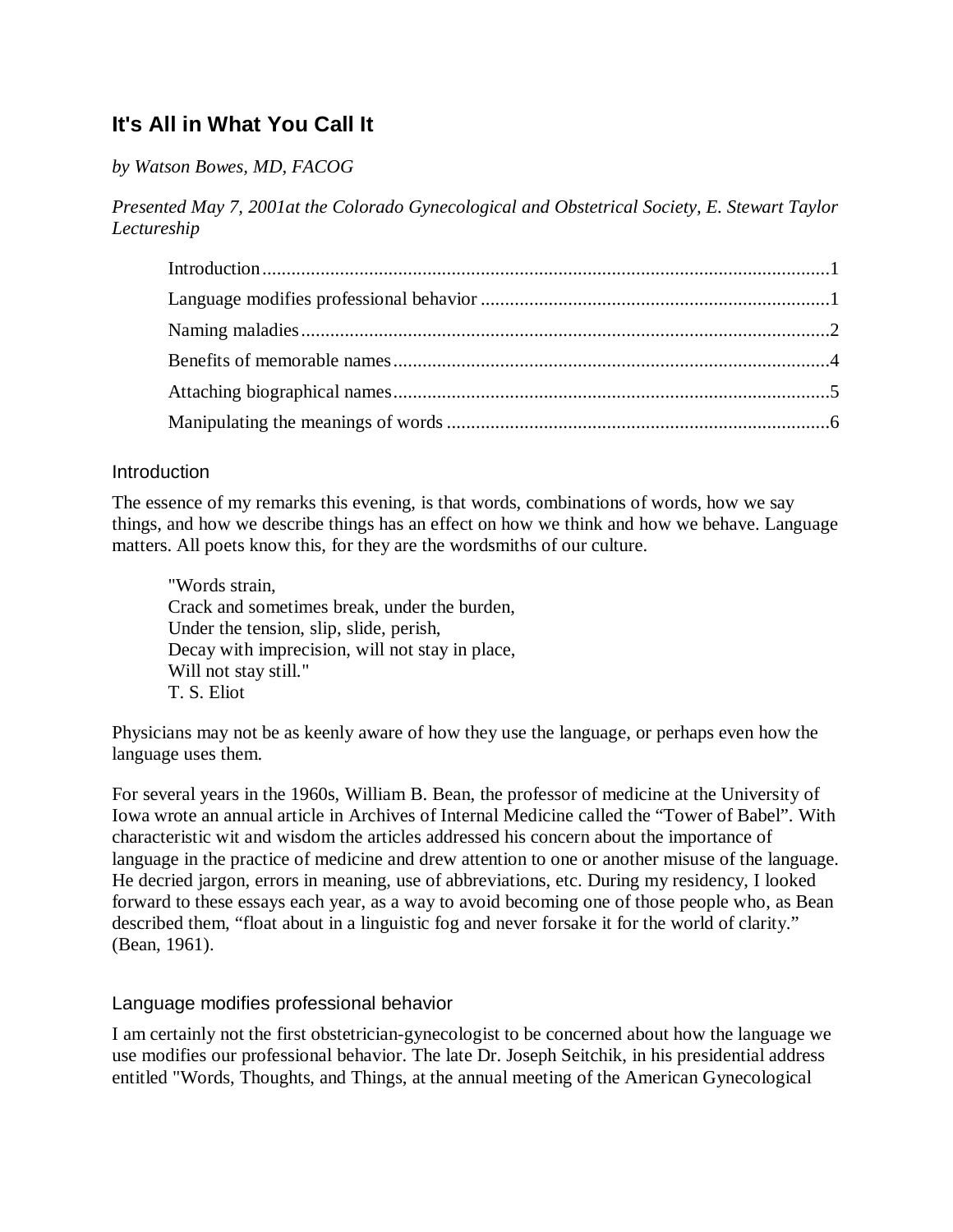and Obstetrical Society in 1985, drew attention to the profound effect the language can have on our practice of obstetrics and gynecology.

Drs Peterson and Cefalo pointed out that the language we use as obstetricians often denote attitudes of control more appropriate in a context of combatants engaged in war or prisoners behind bars rather than practice of medicine (Peterson & Cefalo, 1990).

Every prenatal record displays the patient's "EDC", expected date of confinement. Confinement at one time was well recognized as the lying-in of a woman in childbirth. Now this term and some of the others we that use suggest we are working in penal colony: "expected date of confinement", "in the house", "incarcerated uterus," "hard labor," and "letting her out of the hospital." Why do we not say instead "expected day of delivery", "in the hospital", "trapped uterus", "difficult labor" and "dismissed from the hospital" as just a few examples.

Terms and descriptions, though not derogatory, may simply need renovation and updating. "Cesarean section" is good example (Katz et al. 1995). We all know it had nothing to do with the birth of Julius Caesar whose mother, Aurelia, lived to give birth to his young siblings. It may be related to the Lex Regius and the Lex Caesare, the laws that required postmortem delivery of fetuses when mothers died during pregnancy. But modern abdominal delivery rarely involves mother's who have died. The term may be derived from the Latin word "caedare" meaning to cut, and if so the term Cesarean section is unnecessarily redundant. Why don't we just call the operation what it is, a hysterotomy. In the new terminology the classical cesarean would become a classical hysterotomy, retaining the concept that that which is old and was once the standard is indeed "classical". Low transverse cesarean would become a contemporary hysterotomy, and if a low vertical incision is used it would be called neoclassical hysterotomy. Any new methods or innovative locations of the incision are involved it would be regarded as postmodern hysterotomy. VBAC for vaginal birth after cesarean would become vaginal birth after hysterotomy or VBAH, which seems to suggest that this all borders on humbug.

### <span id="page-1-0"></span>Naming maladies

Fibromyalgia is a chronic musculoskeletal syndrome associated with widespread pain, localized areas of deep muscle tenderness, fatigue and nonrefreshing sleep (Ruddy, 1999). Other than deep tenderness in many muscle groups, there are no characteristic physical findings and no laboratory or imaging abnormalities. Specifically, tests for acute or chronic inflammation are normal, as are tests for autoimmune disease. As there are no characteristic pathophysiologic findings, and no known etiology, there is also no specific therapy. Dr. Kenneth Pelletier of the NIH-funded Complementary and Alternative Medicine Program at Stanford University, notes that hypnotherapy, mind-body medicine techniques, acupuncture, homeopathy and spinal manipulation have all been used with limited success to treat patients with fibromyalgia. (Pelletier 2000) Gynecologists frequently encounter patients with this malady because 90 % of the patients who suffer from the disorder are women under the age of 50. There are support groups, advocacy organizations, books, and Internet web sites, entirely devoted to this disorder. Lobbying efforts by sufferers and their supporters have resulted in millions of dollars being spent by NIH and others in search of cure, all to no effect so far.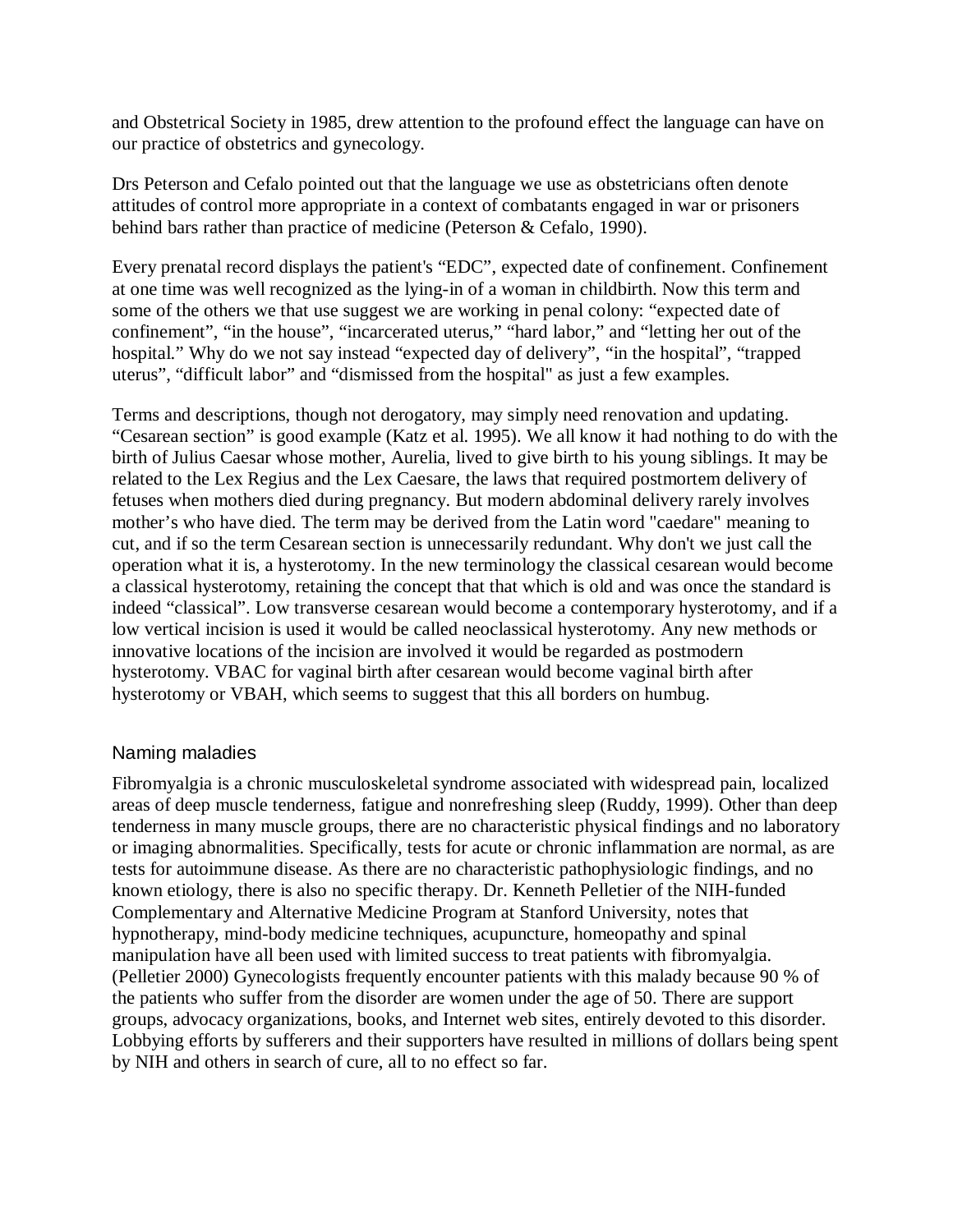The term fibromyalgia was introduced in 1990 by a rheumatologist at the University of Kansas, in a sincere effort to standardize diagnostic criteria to facilitate research about the syndrome. The term is simply a descriptive combination of Greek and Latin routes: algia for pain, myo for muscle, and fibro for ligaments and tendons. Patients find comfort in the diagnosis, because it implies that there is an organic pathophysiologic foundation to their symptoms and it avoids the stigmata of psychosomatic illness.

Fibromyalgia is the third most common disorder seen by rheumatologists after osteoarthritis and rheumatoid arthritis and accounts for a 46 % of Social Security disability awards. Although intense research interest developed in association with the naming of the condition, the symptom complex has been known since ancient times. Other names have been used including fibrositis, myofascial pain syndrome and even chronic fatigue syndrome among others. Critics doubt the validity of fibromyalgia as a syndrome and believe the labeling of it as such has untoward iatrogenic consequences (Bohr, 1995). There are powerful groups who benefit from the perpetuation of the syndrome, including doctors, alternative health practitioners, lawyers involved in disability litigation and drug companies marketing treatments of unsubstantiated benefits (Groopman, 2000). Even Dr. Wolfe, who introduced the term in 1990, now acknowledges that the diagnostic criteria for fibromyalgia have not fulfilled their original purpose, and suggests that "… we should stop using the "F" word with patients, since it doesn't help them get better." (Groopman, 2000).

One critic of the fibryomyalgia syndrome said, "Fibromyalgia is a good illustration of the fact that a smart new name of an old malady can spread like wildfire if well matched in time socioculturally." (Leonhardt, 2000)

Meconium aspiration syndrome is another case in point. Meconium aspiration syndrome (MAS) is a respiratory illness of term or postterm newborn infants characterized by respiratory distress, patchy infiltrates seen on X-ray of the lungs, and progression in severe cases to intractable and fatal pulmonary hypertension. In 1955 Peterson and Pendleton had described a respiratory illness in newborns related to aspiration.

The association of this syndrome with aspiration of meconium stained amniotic fluid, however, was introduced in 1970 in an abstract entitled "Intrauterine Meconium Aspiration" by G. A. Gregory and W .H. Tooley at the University California, San Francisco. They reported that among 1000 infants delivered in a 6-month period, 88 were stained with meconium. Immediately after birth they intubated the tracheas of 80 of these infants and suctioned the air, retrieving from 0.5 to 1.5 ml of meconium-stained mucus from each of the infants. Sixteen (20%) of the infants were found to have radiographic changes of streaky infiltrates or linear or gross atelectasis. Also, 16 of the 88 (20%) had respiratory symptoms varying from mild respiratory distress to severe respiratory insufficiency requiring assisted positive pressure breathing. Of interest, their report did not state whether the 16 infants who developed respiratory illness were the same 16 who had positive radiographic findings.

On the basis of this experience they recommended that all infants with meconium stained amniotic fluid have routine endotracheal suction performed. Subsequently in 1971 the same authors published two papers in the journal Radiology. One article described the radiographic findings in the 88 patients mentioned in the abstract, and the other described radiographic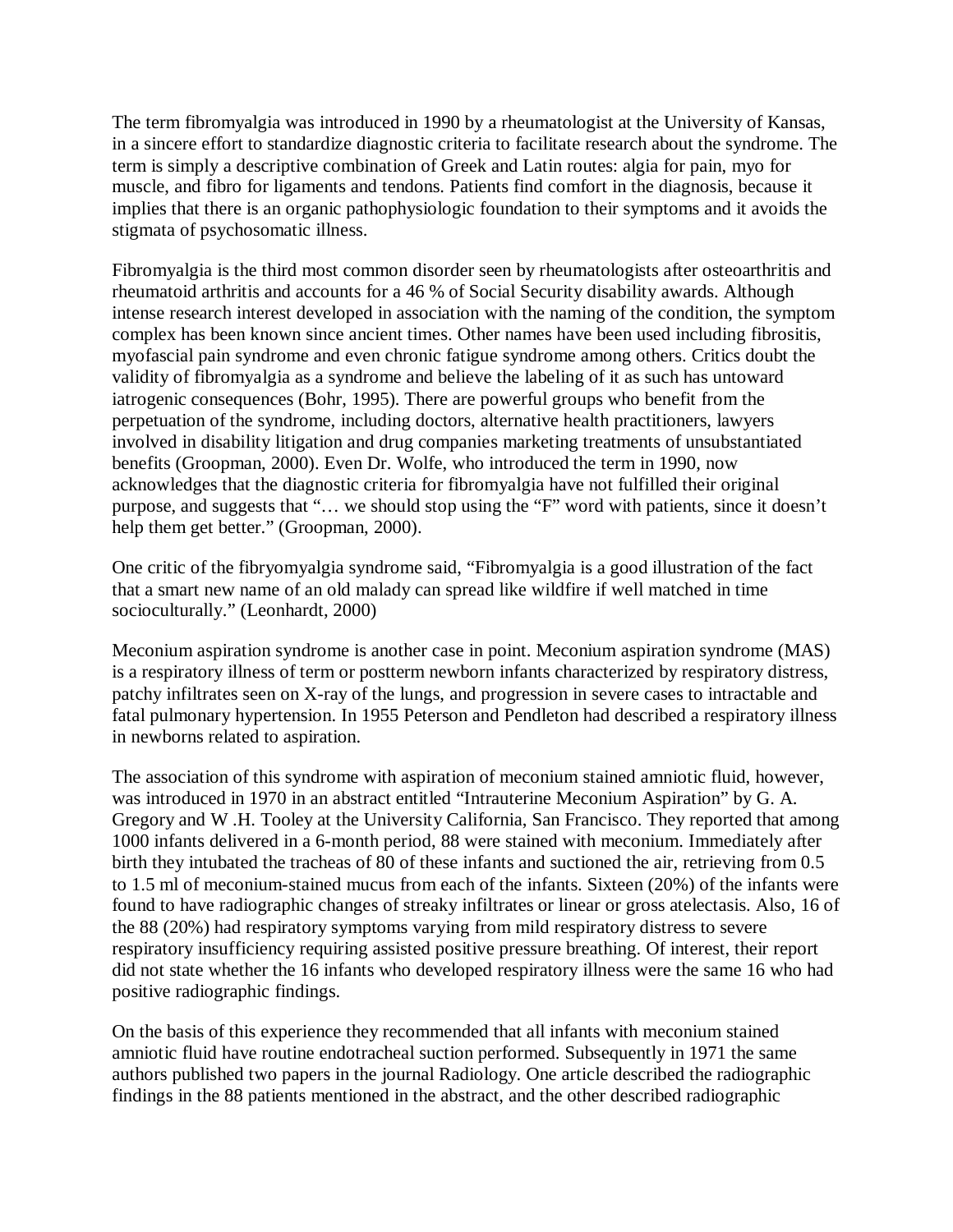findings in newborn puppies in which 0.5 ml of a 50% meconium solution was injected into the trachea. The first use of the term meconium aspiration syndrome appeared in 1973 in a letter to the editor in Pediatrics written by M. L. Cohen entitled "Wilson-Mikity or meconium aspiration syndrome?"

Within two years thereafter, the term meconium aspiration syndrome (MAS) was widely used in the literature and essentially defined the syndrome as being caused by in utero aspiration of meconium. Most of the research and treatment efforts for the next 10 years were confined to determining means of preventing the in utero aspiration of meconium or removing meconium from the trachea immediately after birth.

This involved diligent DeLee suctioning of the oropharnyx by obstetricians at the time of birth and endotracheal suctioning by pediatricians immediately after birth. This treatment became standard of care and was recommended in many guidelines for care of the meconium stained infant. There were even suggestions that saline lavage of the infant's trachea would further reduce the risk of MAS by removing additional amounts meconium.

The consequences of this aggressive approach were that some infants were actually traumatized by the effort to remove meconium, and some obstetricians and pediatricians were unjustly found guilty of malpractice for having not performed these meconium-removing procedures in infants who developed MAS. I will not go into all of the details of the painstaking epidemiological and clinical research that has increasingly but convincingly established that the meconium aspiration syndrome has relatively little to do with aspiration of meconium.

Meconium is simply a fellow traveler in a syndrome that very likely begins with damage to pulmonary vasculature and other tissues days or weeks before birth, the etiology of which may be hypoxemia, infection, or something else. The name meconium aspiration syndrome, focused attention in the wrong place and contributed to a 20-year detour in research and therapy. I must confess to having been a principle player in the misadventure.

## <span id="page-3-0"></span>Benefits of memorable names

Sometimes giving a syndrome a memorable name is useful. Dr. Jack Pritchard and his colleagues at the Western Reserve School of Medicine in Cleveland, were among the first to note the occurrence of hemolysis and thrombocytopenia with severe preeclampsia in a series of three patients published in The New England Journal of Medicine in 1954. In two of the patients there was evidence of hepatic dysfunction characterized by elevated serum bilirubin and cephalincholesterol flocculation. They referred to other reports in the literature that had suggested a similar association, and speculated that the syndrome might be more prevalent than was being reported in the literature.

Nevertheless, little interest was shown in this syndrome even after Dr. Allen Killam, at the William Beaumont Army Hospital in El Paso, published in 1975 a series of five cases of severe preeclampsia complicated by liver dysfunction, thrombocytopenia and hemolysis. This variant of preeclampsia did not receive much attention until 1982 when Dr. Lois Weinstein at the University of Arizona described a "a unique group of preeclamptic/eclamptic patients with findings of hemolysis, elevated liver enzymes and a low platelet count."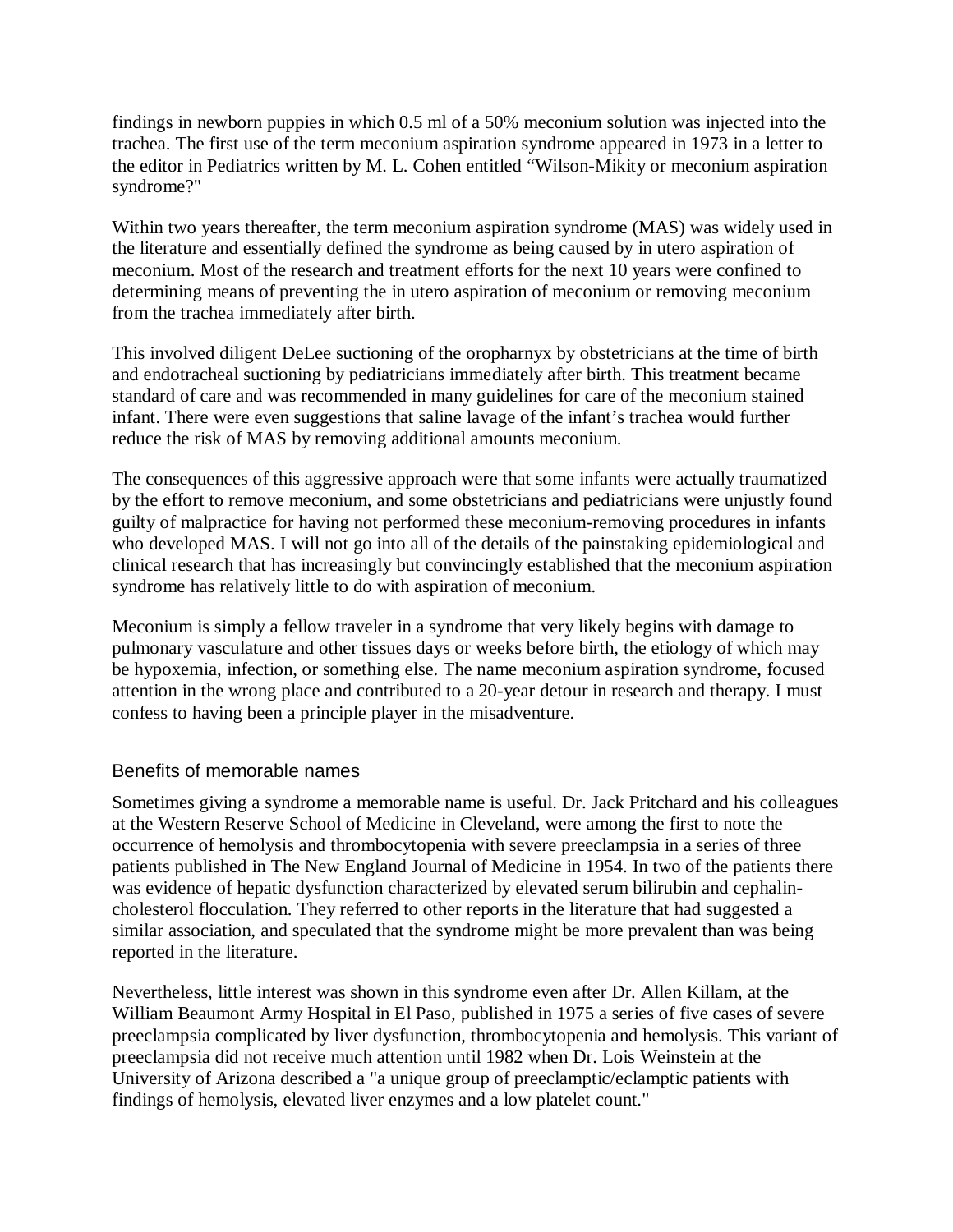There was nothing unique about this group of patients, the disorder had been described before; but there was, indeed, something unique about what the disorder was called, HELLP syndrome. The acronym coined by Dr. Weinstein was H for hemolysis, EL for elevated liver enzymes, and LP for low platelets.

All it needed was a clever name and the syndrome began to appear everywhere - on obstetrical services, in journal publications, textbooks, and grant applications. Indeed, the incidence of this variant of preeclampsia has increased. Is it because the clever but simple acronym kept the syndrome in the minds of clinicians so they recognize what they previously overlooked? This seems unlikely in that the clinical presentation of these patients is not subtle. Patients as ill as those with HELLP syndrome do not go unnoticed. Or is it that this is a new mutant among the protean manifestations of preeclampsia that mysteriously evolved when it was given a name?

To give you some idea of how quickly the new name of this disease entered our lexicon, I recall the day my good friend and colleague, Dr. Bob Cefalo took a call from a physician in our catchment area in rural North Carolina. The physician described a patient at 30 weeks gestation with hypertension, protienuria, anemia, thrombocytopenia and abnormal liver function tests.

Dr. Cefalo said, "I think your patient has HELLP." "No, no, you don't understand," replied the perplexed voice at the other end of the phone, "she needs help!"

# <span id="page-4-0"></span>Attaching biographical names

Doctors are fond of attaching their names to procedures, parts of anatomy and syndromes and diseases that they were the first to describe. Fallopian tube, Graffian follicle, Krukenberg tumor, Meig syndrome, Scanzoni maneuver, Stein-Leventhal syndrome and dozens more. In 1958, Dr. Harold Speert, an obstetrician-gynecologist at Columbia University, published a book subtitled Essays in Eponomy that catalogued brief biographies and original relevant publications of scores of these doctors so memorialized. These names do nothing to help us understand or remember the disease, the anatomic appendage or the procedure. In fact they are nightmares for students or residents trying to acquire the legion of facts and trivia that enable them to pass examinations. Diseases are sometimes given the names of famous people who had the disease, thereby keeping the malady in the public consciousness. A good example is amyotrophic lateral sclerosis, the spinal neuropathy known to most Americans as "Lou Gehrig's disease."

But from time to time naming a malady in this way does a disservice to its namesake.

For example, the syndrome characterized by obesity, hypersomnolence and right ventricular failure has been called the pickwickian syndrome every since Sir William Osler proposed the name. Dicken's delightful character, Samuel Pickwick, was neither obese or hypersomnolent and there is no evidence that he suffered from right ventricular failure. He was as lively a person as ever lived in fiction and the very anti-characterization of this syndrome. There is, however, in the Pickwick Papers, Joe the Fat Boy, who, when he knocked on someone's door, was usually found to be sound asleep, leaning against the door frame, when the door was opened.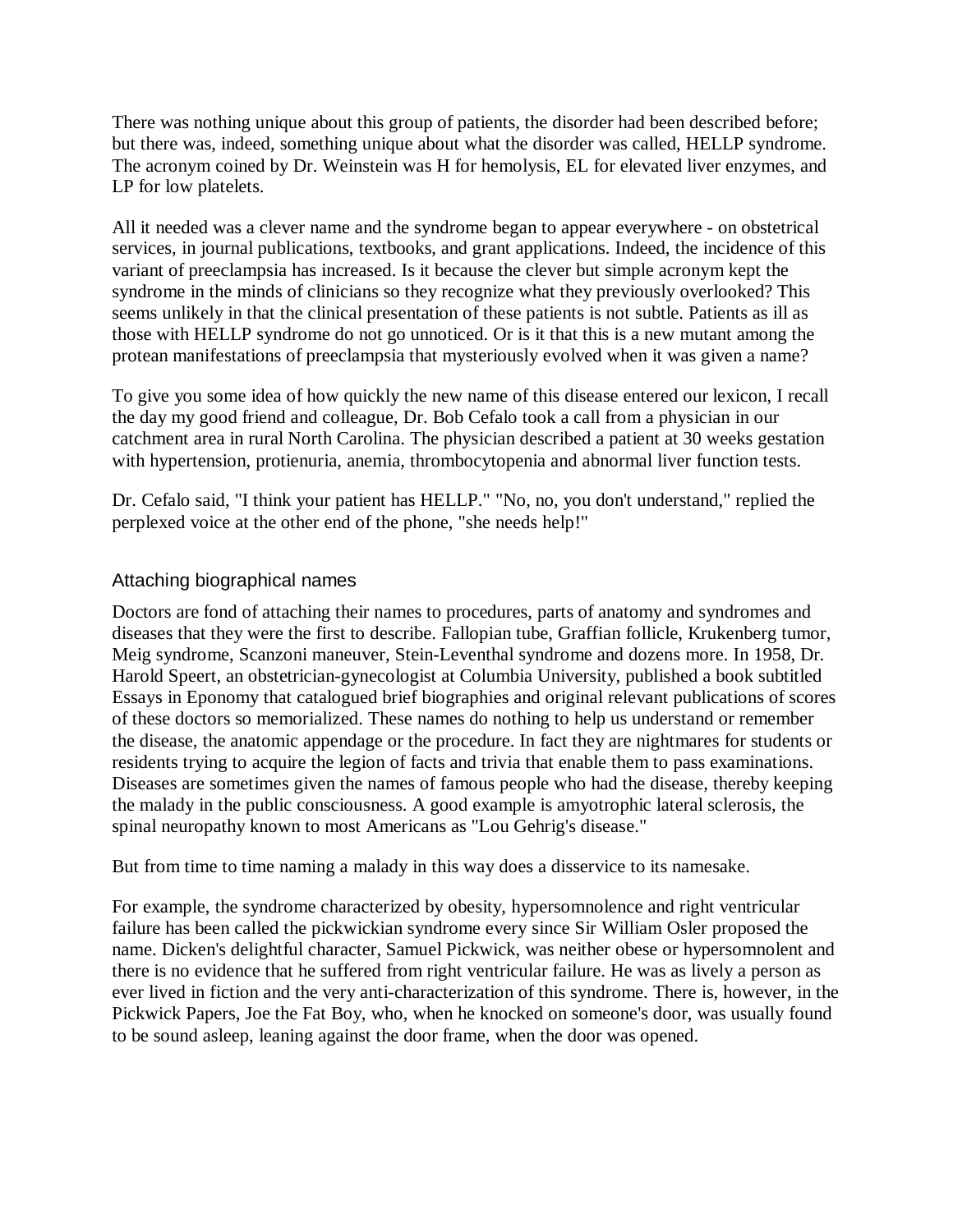It is surprising that, William Osler, with his impressive education in the classics, made such an error in this association. Knowing his English literature, he should have called it "Joe the Fat Boy syndrome", though that isn't quite so pleasing to the ear as "pickwickian".

Another example is the Munchausen syndrome, wherein individuals use extraordinary means of feigning serious disease to gain attention and admission to hospitals. The syndrome was named after Baron Karl Friedrich Heironymus Münchhausen, a German aristocrat and officer who served in the Russian army in two wars against the Turks. Although he may have been guilty of exaggerating some of his military adventures, his reputation as a colossal liar, was promulgated by an exiled German professor named Rudolph Erich Raspe who in 1775 published a book entitled Baron Munchausen's Narrative of His Marvelous Travels and Campaigns in Russia (Luce, 1978; Lazarus1989) This book was a complete exaggeration and prevarication by Raspe, who was eccentric, hypochondriacal and probably envious of Münchhausen's career. Münchhausen is said to have died of depression brought on by the public disgrace caused by the publication of Raspe's book. In naming the syndrome after the good Baron, he is not even given the courtesy of his name being spelled correctly (an "h" is missing); and his memory is besmirch by the association with this bizarre and pitiful disorder that should more accurately have been called Raspe syndrome.

# <span id="page-5-0"></span>Manipulating the meanings of words

Hundreds of words enter our language each year. They are needed to describe new phenomenon, new technologies, new discoveries or they simply emerge from the culture, having been fabricated either intentionally or haphazardly as people make the language fit their lives or their professions. Infantile sexuality, the Oedipus complex, inferiority complex, guilt complex, sublimation, id, ego, and superego are all terms introduced by Sigmund Freud . There is some debate as to whether this generous addition to the lexicon helped or hindered modern psychiatry.

Words change their meaning and definitions that were clear-cut a generation ago may slip out of fashion - with a bang or scarcely noticed. The meaning of words can also be intentionally manipulated for a variety of economic, social, cultural, or legal, or political purposes.

In 1994 the American College of Obstetricians and Gynecologists published a Committee Opinion in which they recommend that the term fetal distress as an antepartum or intrapartum diagnosis was "imprecise and non-specific" and should be replaced by the term non-reassuring fetal status. I will leave it to you to decide whether non-reassuring fetal status is more precise or more specific than fetal distress.

In the same statement, the Committee on Obstetric Practice recommended that the term birth asphyxia should be used only when there was profound metabolic or mixed acidemia (pH less than 7.00), an Apgar score of 0-3 persisting for longer than 5 minutes, and neurological sequelae to include seizures, coma, hypotonia and cardiovascular, gastrointestinal, hematologic, pulmonary or renal dysfunction. These modifications were recommended as a result of studies showing that serious encephalopathy seldom occurred in the absence of such findings. In February 1998, an ACOG Committee Opinion confirmed that the term fetal distress had been deleted from the International Classification of Disease.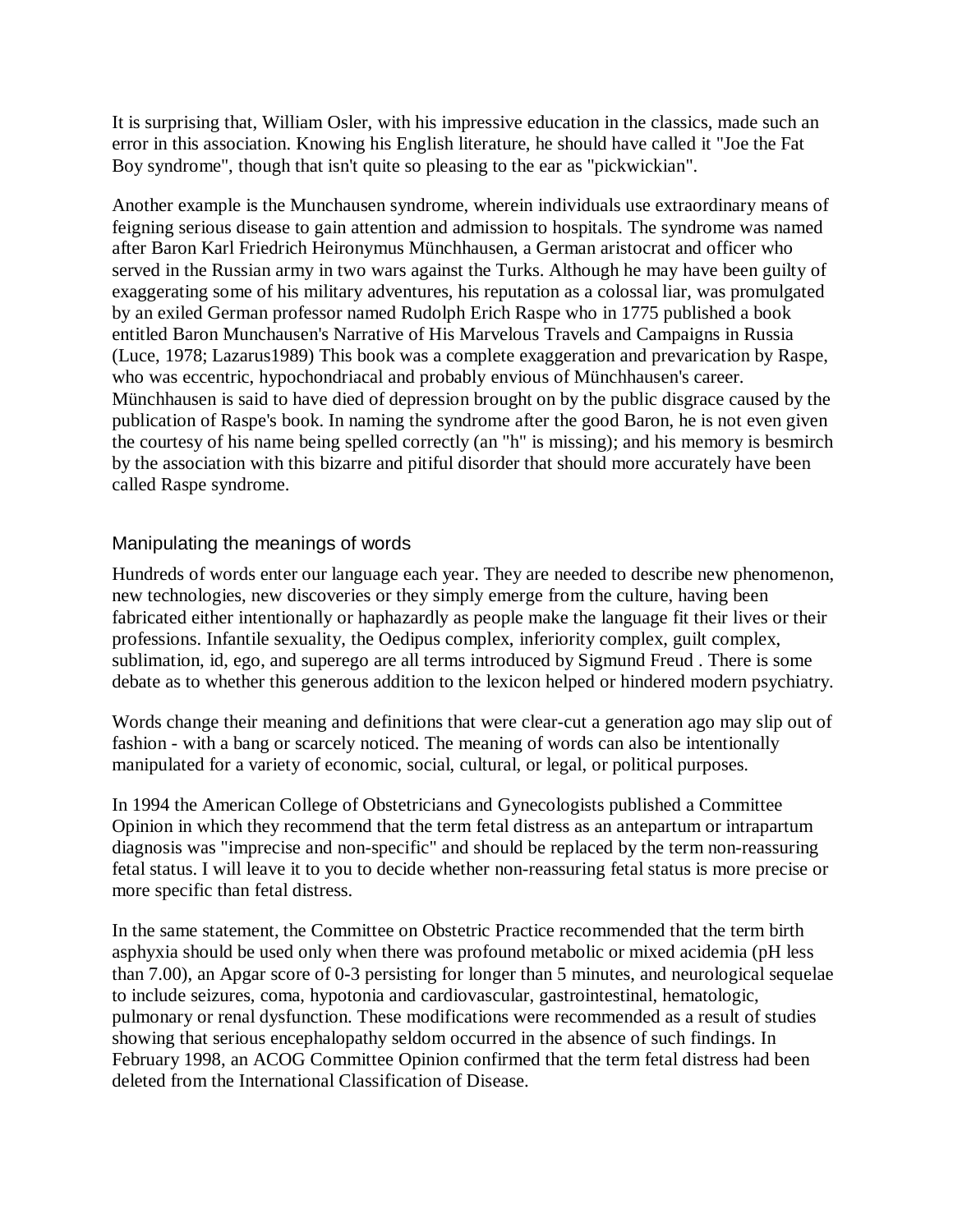It is possible that these considerable efforts to modify the language were in response to the success that plaintiff's attorney's were having litigating cases of infant brain damage alleged to occur from lack of adequate fetal monitoring either before or during labor. This trend may have resulted from an overzealous prediction of the salutary benefits of fetal monitoring published in 1975 from the institution with the greatest experience in using the techniques (Quilligan & Paul, 1975).

Did changing the language help? There is anecdotal evidence that the number of such malpractice cases has decreased, but I know of no evidence that there has been an improvement in intrapartum care as a result in the change in the language.

Another example of intentional manipulation of the language is what has occurred with the words and terms that are used to describe and define the events of early pregnancy, especially the revisionist definitions of the words conception, embryo and pregnancy.

The story begins in 1966, when the American College of Obstetricians and Gynecologists received funds from the Children's Bureau in the Department of HEW to study and standardize obstetric, gynecologic and infant terminology and clinical statistics. The task was undertaken by a newly appointed Committee on Terminology headed by Dr. Edward Hughes of Syracuse, who had worked on a similar task force on terminology for the New York State Department of Health.

The book entitled *Obstetric Gynecologic Terminology with Sections on Neonatology and Glossary of Congenital Anomalies* was published in 1972.

The definition of conception was listed as "the implantation of the blastocyst. It is not synonymous with fertilization. Synonym: Implantation."

Pregnancy was defined as "the period of time from confirmation of implantation (through any of the presumptive signs of pregnancy, such as missed menses, or by a medically acceptable pregnancy test), until expulsion or extraction of the fetus."

Reading the minutes of Committee on Terminology from 1966 through 1972, one cannot determine when or how or with what rationale, or in response to what new scientific discoveries the Committee on Terminology arrived at these new definitions, which were inconsistent with those in all standard and medical dictionaries and textbooks of embryology.

But, as you can imagine, the "new definitions" have had a profound effect especially in relation to contraceptive technology.

There is a debate about the mechanism of action intrauterine devices, birth control pills and "emergency contraception", a debate that affects the way in which many individuals from a prolife persuasion regard the use of these measures. In good conscience these individuals will not use measures that may under certain circumstances be abortifacients.

The current response to this concern about the possible abortifacient effect of some birth control methods is reflected in the following statement in a recent article: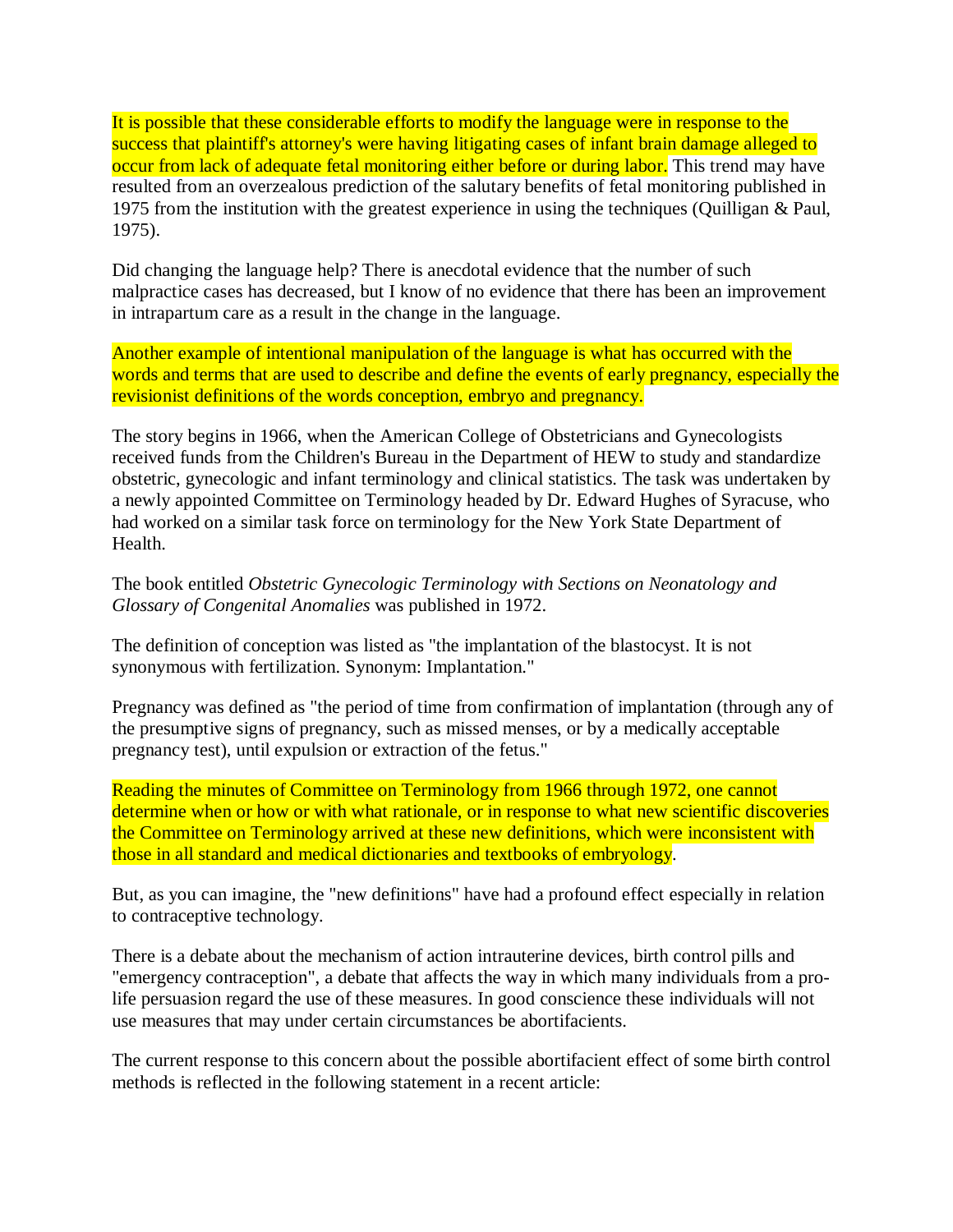"Some hold that the principal mechanism of action of IUDs is prevention of implantation of fertilized ova. Even if this were true, it would not constitute early abortion" (Rivera et al. 1999).

Abortion is the termination of a pregnancy. A pregnancy does not begin until implantation. Therefore, anything that occurs before implantation cannot be an abortion. Such is the logic.

At the risk of being regard as a cynic, I am inclined to believe that the revised definitions of conception and the beginning of pregnancy were not the result of new scientific information about these phenomena. Rather they were intended as means of avoiding difficult ethical questions about the morality of termination of human life in the early stages of its development.

Another example is the revision of the meaning of embryo and the introduction of the term preembryo.

These changes in the language occurred in conjunction with the research and diagnostic agendas that have evolved with the development of assisted reproductive technologies such as in vitro fertilization. This history is documented in the ACOG Committee Opinion entitled "Pre-embryo research: history, scientific background, and ethical considerations" published in 1994.

In this document from the Committee on Ethics, the terms pre-embryo and early pre-embryonic development are used. The pre-embryo is defined as including the developmental stages from the first cell division of the zygote through the morula and the blastocyst and ending 14 days after the end of the process of fertilization. After this point there is an embryo. By so defining what an embryo is, most ethical concerns or legislative proscriptions about embryo research are avoided.

Embryo research by its very nature involves procedures that are performed on embryos. If there is no embryo, then whatever research or procedure or manipulation is performed on pre-embryos is not embryo research because pre-embryos by definition are not embryos.

Although evidence was put forth to support the concept of the pre-embryo (Grobstein, 1988; Bedate and Cefalo, 1989), it has been challenged by cellular biologists working in the field of human embryology. In fact the leading textbooks of human embryology state that human development begins with fertilization, and that the zygote is the earliest stage of the embryo (Larsen, 1997; Moore & Persaud, 1998; Sadler 2000). The term pre-embryo is not mentioned in these textbooks, the most recent editions of which were published within the last 4 years.

It is not certain who will prevail in this linguistic tug-of-war. A more important question is whether we will be better off if we let the truth shape the language or the language shape the truth?

Eric Blair, better known by his pen name, George Orwell, published a classic dystopian novel, 1984. I dare say, almost everyone in this audience read this book as an assignment in either in high school or college. As you will recall, four ministries conducted the various functions of the government, the most important of which was the Ministry of Truth or, Minitrue, in the prevailing jargon known as Newspeak. Newspeak had replaced Oldspeak, which had been the common language of the people before the new order had evolved.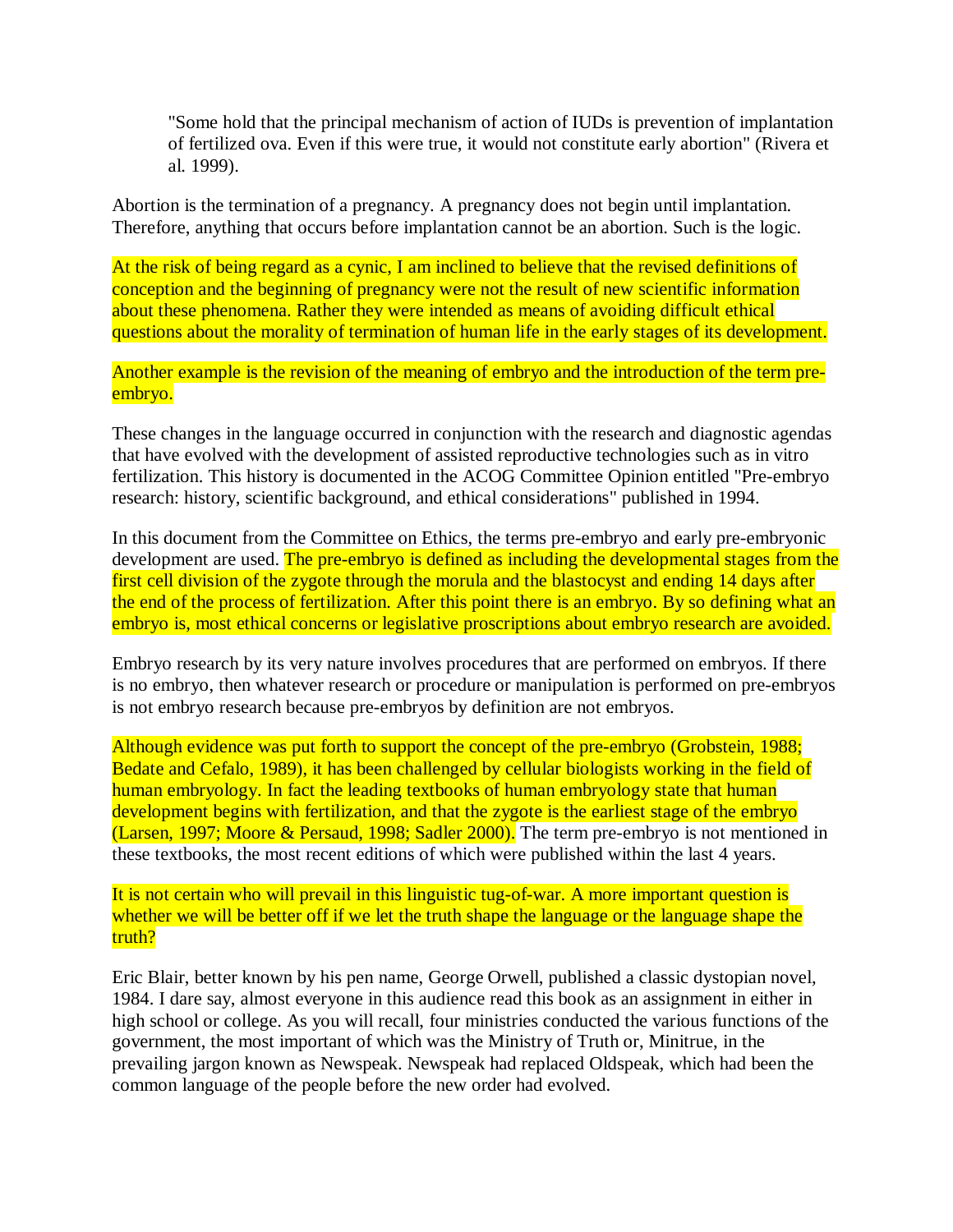WAR IS PEACE, FREEDOM IS SLAVERY, IGNORANCE IS TRUTH are examples of the transformations that had occurred in the language of Newspeak. This way of communicating thoughts and ideas was complementary to the state of mind known as "doublethink", which enables a person to no longer say the opposite of what he thinks, but to think the opposite of what is true, there no longer being any discrepancy between truth and falsehood.

1984 followed by four years and dramatized the concerns Orwell expressed in a provocative essay entitled "Politics and the English Language" published in 1946. In this essay he expressed his concern that much of the political chaos of that time occurred as a result of the decay of the language. He warned of the powerful impact the language has on behavior and the dangers of manipulating the language for political purposes.

I conclude with this observation by the late Dag Hammarskjöld (1955):

"Respect for the word is the first commandment in the discipline by which a man can be educated to maturity – intellectual, emotional, and moral.

"Respect for the word – to employ it with scrupulous care and an incorruptible heartfelt love of truth – is essential if there is to be any growth in a society or in the human race.

"To misuse the word is to show contempt for man. It undermines the bridges and poisons the wells. It causes Man to regress down the long path of his evolution."

### **References**:

American College of Obstetricians and Gynecologists. Pre-embryo research: history, scientific background, and ethical considerations. ACOG Committee Opinion, Number 136, April 1994.

American College of Obstetricians and Gynecologists. Fetal distress and birth asphyxia. ACOG Committee Opinion, Number 137, April 1994.

American College of Obstetricians and Gynecologists. Inappropriate use of the terms fetal distress and birth asphyxia. ACOG Committee Opinion, Number 197, February 1998.

Bean WB. Tower of Babel 1961. Arch Int Med. 1961;108:72-75.

Bedate CA, Cefalo RC. The zygote: to be or not be a person. J Med Philosophy 1989;14:641- 645.

Bohr TW. Fibromyalgia syndrome and myofascial pain syndrome. Do the exist?. Neurol Clin 1995;13:365-84.

Eliot TS. Burnt Norton, Four Quartets. New York, Harcourt Brace and Company, 1943, p7-8.

Hammerskjöld D. Markings. New York, Alfred a. Knopf, 1964, p112.

Hughes EC (editor). Obstetric Gynecologic Terminology with Sections on Neonatology and Glossary of Congenital Anomalies. Philadelphia, F.A.Davis Company, p 299.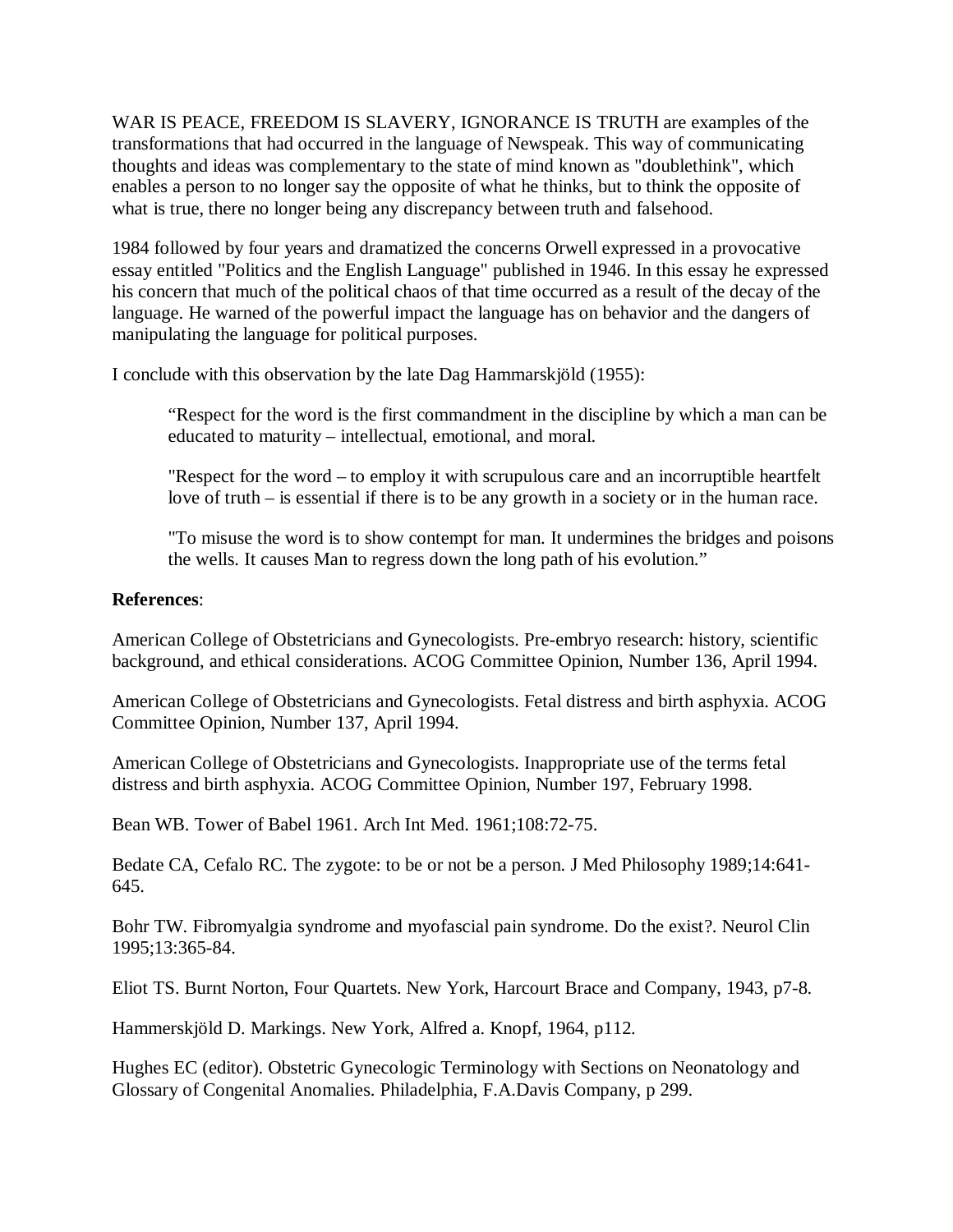Gregory GA, Tooley WH. Intrauterine meconium aspiration. Clin Res 1970;18:218.

Grobstein C. Biological characteristics of the pre-embryo. Ann NY Acad Sci 1988;541:346-348.

Groopman J. Hurting all over. The New Yorker, November 13, 2000, pp 78-90.

Katz VL, Wells SR, Kuller JA, et al. Cesarean delivery: a reconsideration of terminology. Obstet Gynecol 1995;86:152-153.

Orwell G, 1984. New York, Harcourt Brace & Company, 1949.

Larsen WJ. Human Embryology, 2nd edition. New York, Churchill Livingstone, 1997.

Lazarus A. Munchausen's syndrome: a disorder by any other name? Pharos 1989;52(3):34-36.

Leonhardt T. Fibromyalgia – a new name of an old "malady". Fatigue and pain syndrome with a historical background. Lakartidningen 2000;97:2618-2620.

Luce JM. The legacy of Baron Munchausen. Pharos 1978;41(4):19-23.

Moore KL, Persaud TVN. The Developing Human, Clinically Oriented Embryology. Philadelphia, W. B. Saunders Company, 1998.

Orwell G. "Politics and the English Language" in Orwell G. A Collection of Essays. San Diego, Harcourt Brace & Company, 1946, pp 156 - 171.

Petersen HG Jr., Pendleton ME. Contrasting roentgenographic pulmonary patterns of the hyaline membrane and fetal aspiration syndromes. Amer J Roentgen 1955;74:800-813.

Peterson R, Cefalo RC. Terms of confinement. Obstet Gynecol 1990;76:308.

Pelletier KR. The Best Alternative Medicine. What Works? What Does Not? New York, Simon Schuster, 2000, p 349.

Pritchard JA, Weisman R, Ratnoff OD, Vosburgh GJ. Intravascular hemolysis, thrombocytopenia and other hematologic abnormalities associated with severe toxemia of pregnancy. N Engl J Med 1954;250:89-98.

Quilligan EJ, Paul RH. Fetal monitoring: is it worth it? Obstetrics & Gynecology 1975;45:96- 100.

Rivera R, Yacobson I, Grimes D. The mechanism of action of hormonal contraceptives and intrauterine contraceptive devices. Am J Obstet Gynecol 1999;181:1263-1269.

Sadler TW, Langman's Medical Embryology, 8th edition. Philadelphia, Lippincott Williams & Wilkins, 2000.

Seitchik J. Words, thoughts, and things. Am J Obstet Gynecol 1986;154:699-708